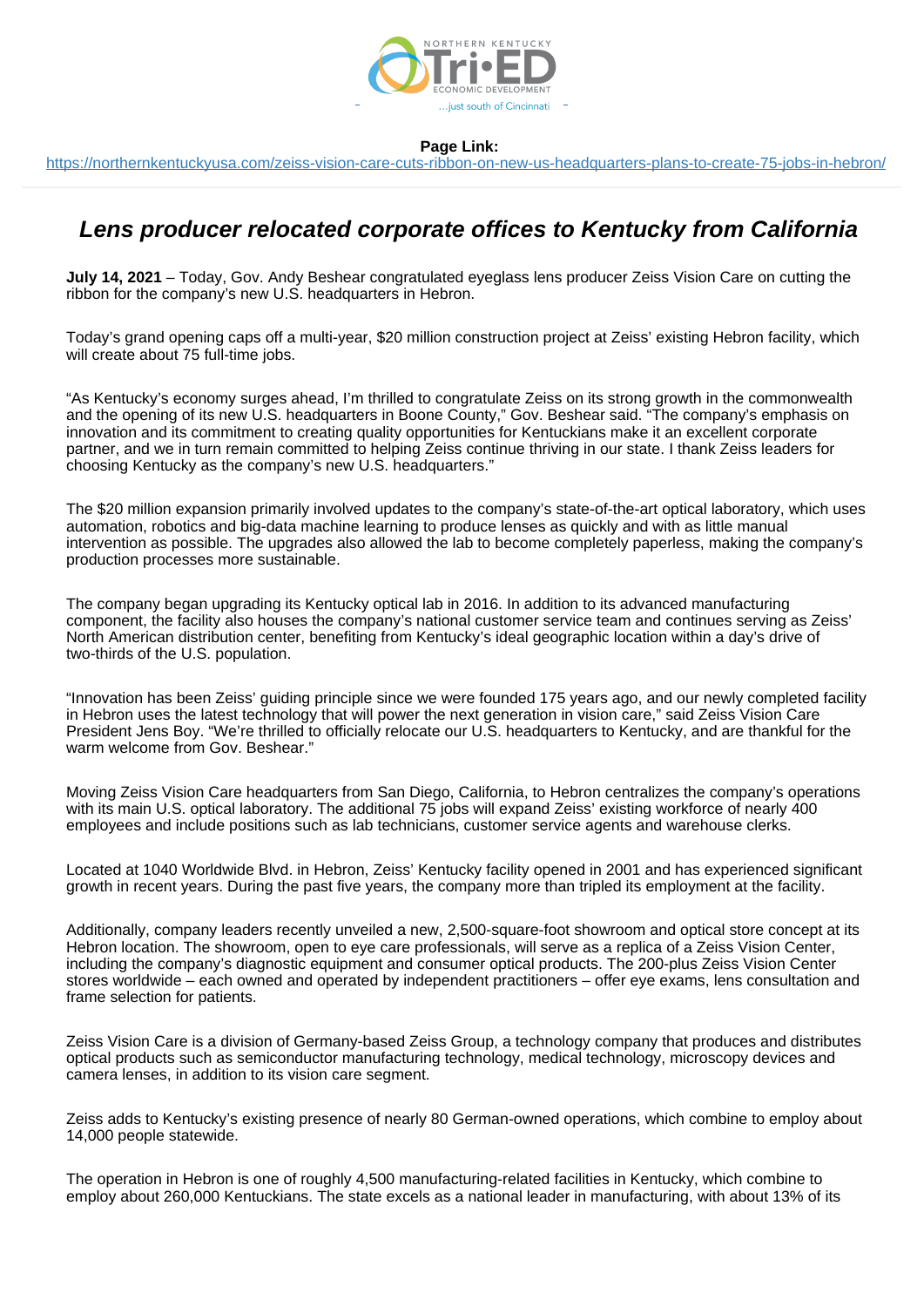

<https://northernkentuckyusa.com/zeiss-vision-care-cuts-ribbon-on-new-us-headquarters-plans-to-create-75-jobs-in-hebron/>

workforce holding a job in the sector compared to the U.S. average of 8.5%.

The company is also part of Kentucky's thriving distribution and logistics sector, which includes more than 580 facilities employing nearly 78,000 residents statewide. In 2020, distribution and logistics companies announced 33 new location and expansion projects in Kentucky, expected to create more than 1,600 full-time jobs with over \$313 million in announced investments.

Boone County Judge/Executive Gary Moore is grateful for the company's continued investment in Northern Kentucky.

"Zeiss Vision Care has found tremendous success in Northern Kentucky for more than 20 years," said Judge/Executive Moore. "We appreciate the company's decision to locate its headquarters in the region while continuing its strong growth trajectory in our community."

Lee Crume, president and CEO of Northern Kentucky Tri-ED, said Zeiss Vision Care is part of a strong network of North American headquarters and manufacturing operations in the region.

"Northern Kentucky is an ideal location for combined headquarters and manufacturing operations – we offer excellent talent and transportation infrastructure," said Crume. "Having an innovative eye care manufacturer with an extensive showroom for customers is an important asset for the Cincinnati region, which has a strong medical and health care industry."

Today's grand opening comes amid a string of positive economic development and jobs announcements in Kentucky.

Just last week, thanks to strong fiscal management by the Beshear administration, the state budget office reported the commonwealth is ending the 2021 fiscal year with a general fund surplus of over \$1.1 billion – the highest ever in the commonwealth – and a 10.9% increase in general fund receipts to \$12.8 billion.

Recently, Gov. Beshear announced Kentucky's year-to-date private-sector new-location and expansion figures, which include over \$2 billion in total planned investment and the creation of 4,000-plus full-time jobs in coming years. Through May, Kentucky's average incentivized hourly wage is \$23.15 before benefits, a 4.7% increase over the previous year.

In May, Moody's Analytics published a positive economic outlook for Kentucky, noting mass vaccination as the driving force behind a sustained recovery in consumer services. The state's recovery, Moody's said, benefited from earlier reopening efforts and increased demand for manufactured goods over services. The report also found Kentucky's manufacturing industry outperformed the nation's since the national downturn last year.

Fitch Ratings in May improved the state's financial outlook to stable, reflecting the commonwealth's solid economic recovery. The state's April sales tax receipts set an all-time monthly record at \$486.5 million, as did vehicle usage tax receipts at over \$64 million.

In March, Site Selection magazine's annual Governor's Cup rankings for 2020 positioned Kentucky atop the South Central region, and third nationally, for qualifying projects per capita. The commonwealth also placed seventh overall in total projects, the highest of any state with a population under 5 million. Site Selection also recently placed Kentucky in a tie for fifth in its 2021 Prosperity Cup rankings, positioning the state among the national leaders for business climate.

To encourage Zeiss' construction of its lab and job growth in the community, the Kentucky Economic Development Finance Authority (KEDFA) in 2018 granted final approval of a 10-year incentive agreement with the company under the Kentucky Business Investment program. The performance-based agreement can provide up to \$2 million in tax incentives based on the company's eligible investment of \$10 million and targets of: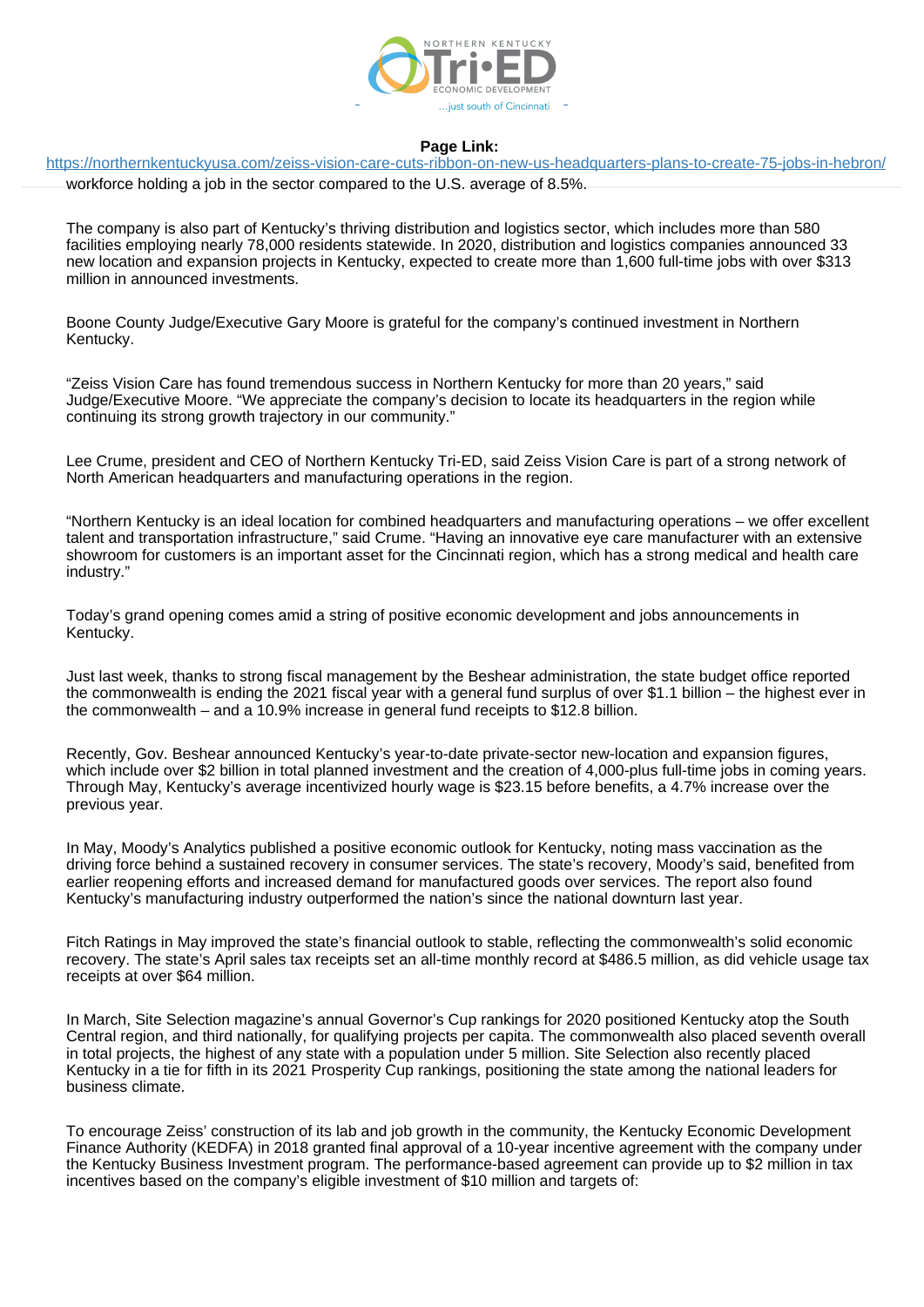

<https://northernkentuckyusa.com/zeiss-vision-care-cuts-ribbon-on-new-us-headquarters-plans-to-create-75-jobs-in-hebron/>

- Creation and maintenance of 190 Kentucky-resident, full-time jobs; and
- Paying an average hourly wage of \$19.77 including benefits across those jobs.

By meeting its annual targets over the agreement term, the company can be eligible to keep a portion of the new tax revenue it generates. The company may claim eligible incentives against its income tax liability and/or wage assessments.

Additionally, in 2016, KEDFA approved Zeiss for up to \$100,000 in tax incentives through the Kentucky Enterprise Initiative Act (KEIA). KEIA allows approved companies to recoup Kentucky sales and use tax on construction costs, building fixtures, equipment used in research and development and electronic processing.

For more information on Zeiss Vision Care, visit [zeiss.com/vision-care.](https://www.zeiss.com/vision-care/us/home.html)

A detailed community profile for Boone County can be viewed [here](https://properties.zoomprospector.com/kentucky/community/Boone-County-KY/21015).

Information on Kentucky's economic development efforts and programs is available at [www.CED.ky.gov](http://www.ced.ky.gov/), [facebook.com/CEDkygov,](https://www.facebook.com/CEDkygov/) on Twitte[r @CEDkygov](https://twitter.com/CEDkygov) an[d LinkedIn](https://www.linkedin.com/company/cedkygov/).

###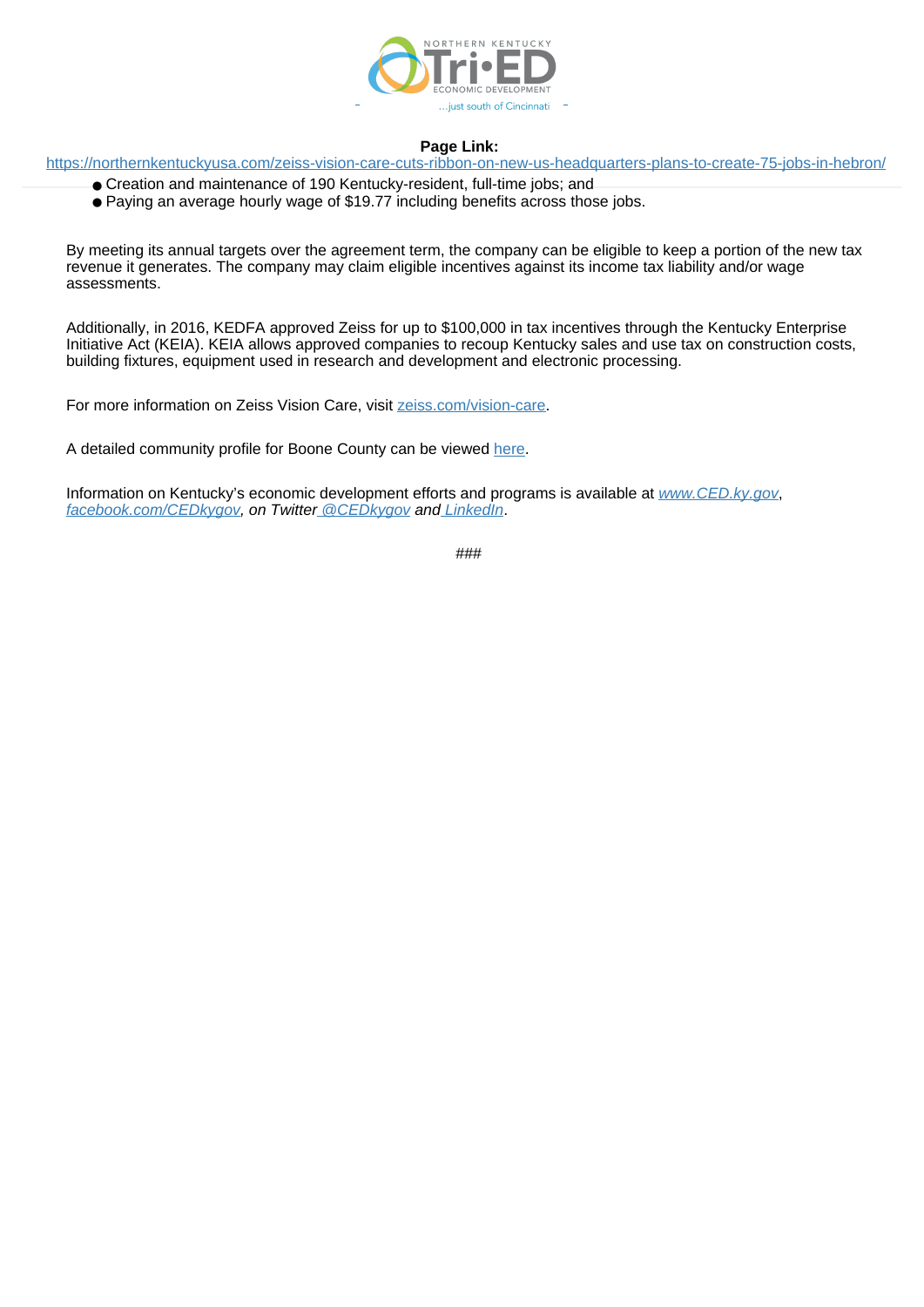

<https://northernkentuckyusa.com/zeiss-vision-care-cuts-ribbon-on-new-us-headquarters-plans-to-create-75-jobs-in-hebron/>